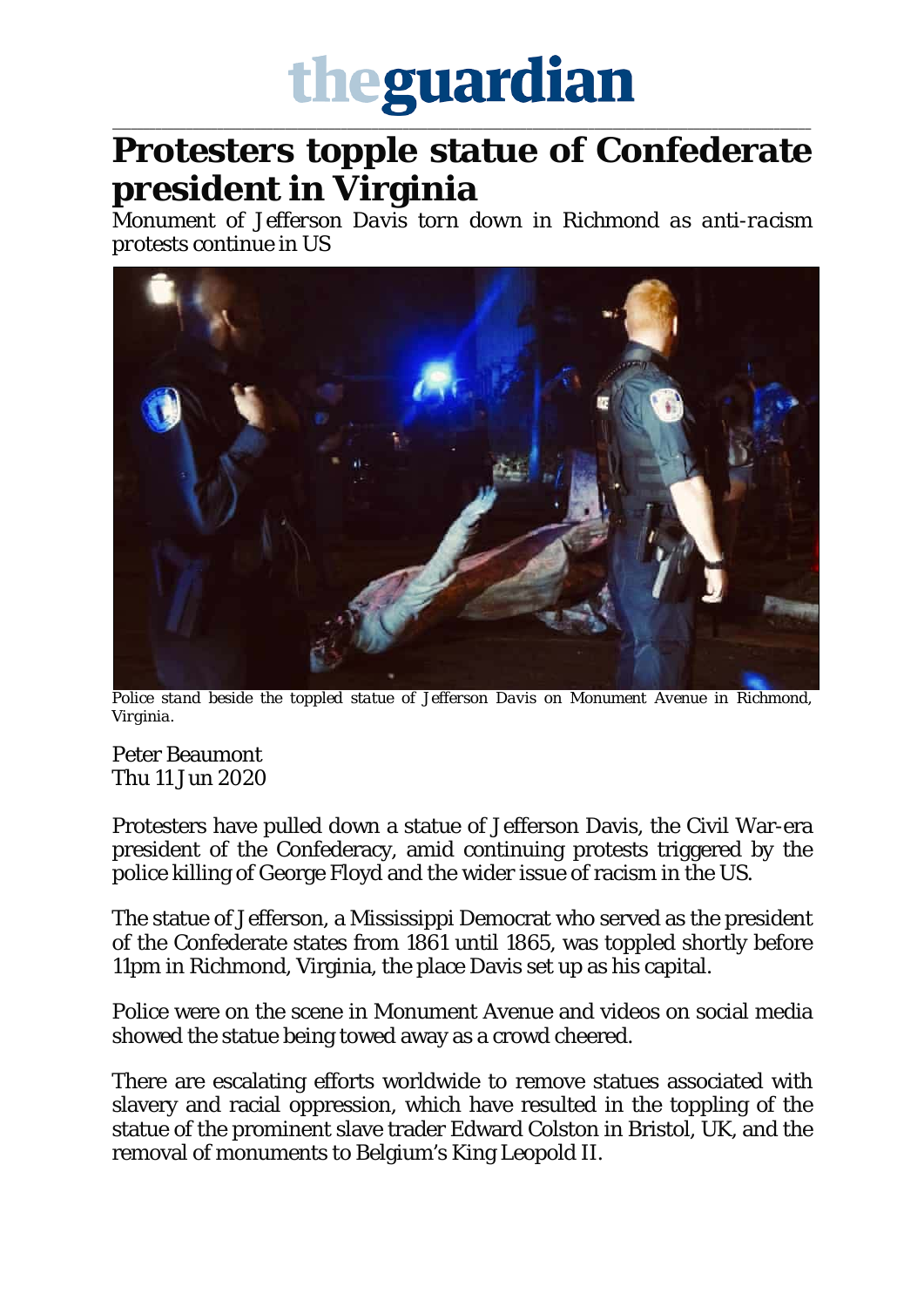In Barcelona on Thursday afternoon the statue of Christopher Columbus that has stood at the foot of La Rambla since 1888 appeared on Google and Google Maps as the "statue of Columbus the enslaver and colonizer" after someone tweaked the pages. In 2016 a group of councillors in the city called for the statue to be removed on the grounds that it glorified the conquest of America and said it should be replaced with a memorial reflecting "American resistance to imperialism, oppression and indigenous and African-American segregation".

The toppling of the Davis statue in Virginia came a day after protesters tore down a Christopher Columbus in Richmond which was set on fire before being dumped in a nearby lake. A second statue of Columbus was torn down in Minnesota, while other Columbus statues in Houston and Miami were splattered with red paint.

The statues have been targeted by campaigners, including Black Lives Matter and the National Association for the Advancement of Colored People (NAACP) in the US, as an offensive reminder of slavery and racial oppression.

Other statues on Richmond's tree-lined mall include monuments to the Confederate military figures JEB Stuart, Stonewall Jackson, Matthew Fontaine Maury and Gen Robert E Lee, all of which have been graffitied in recent days, as well as a bronze statue of the black American tennis player Arthur Ashe put up in the 1990s amid resistance from some so-called "heritage" groups.

Among graffiti painted on the Davis monument was the question: "How much more blood?"

In a comment piece in Politico reflecting on the removal of Davis's statue John F Harris who lived in Richmond in the 1990s described the dynamic that saw the statues pushed to the forefront of debate.

"Why did I tolerate, and even, at times, take friends to see the statues?" wrote Harris. "It wasn't that the legacy of the Confederacy didn't offend me. It was that the statues depicted a history that seemed functionally dead. They also seemed like a joke—and the joke was on the very racists who had erected them in the first place.

"What has become steadily more clear over the years—and crystallized dramatically in the national reckoning over the murder of George Floyd—is that the history the statues depict is not dead. The throngs of protesters on Monument Avenue in recent days gathered precisely because they know the symbolism of the statues is very much alive—toxic and radiant."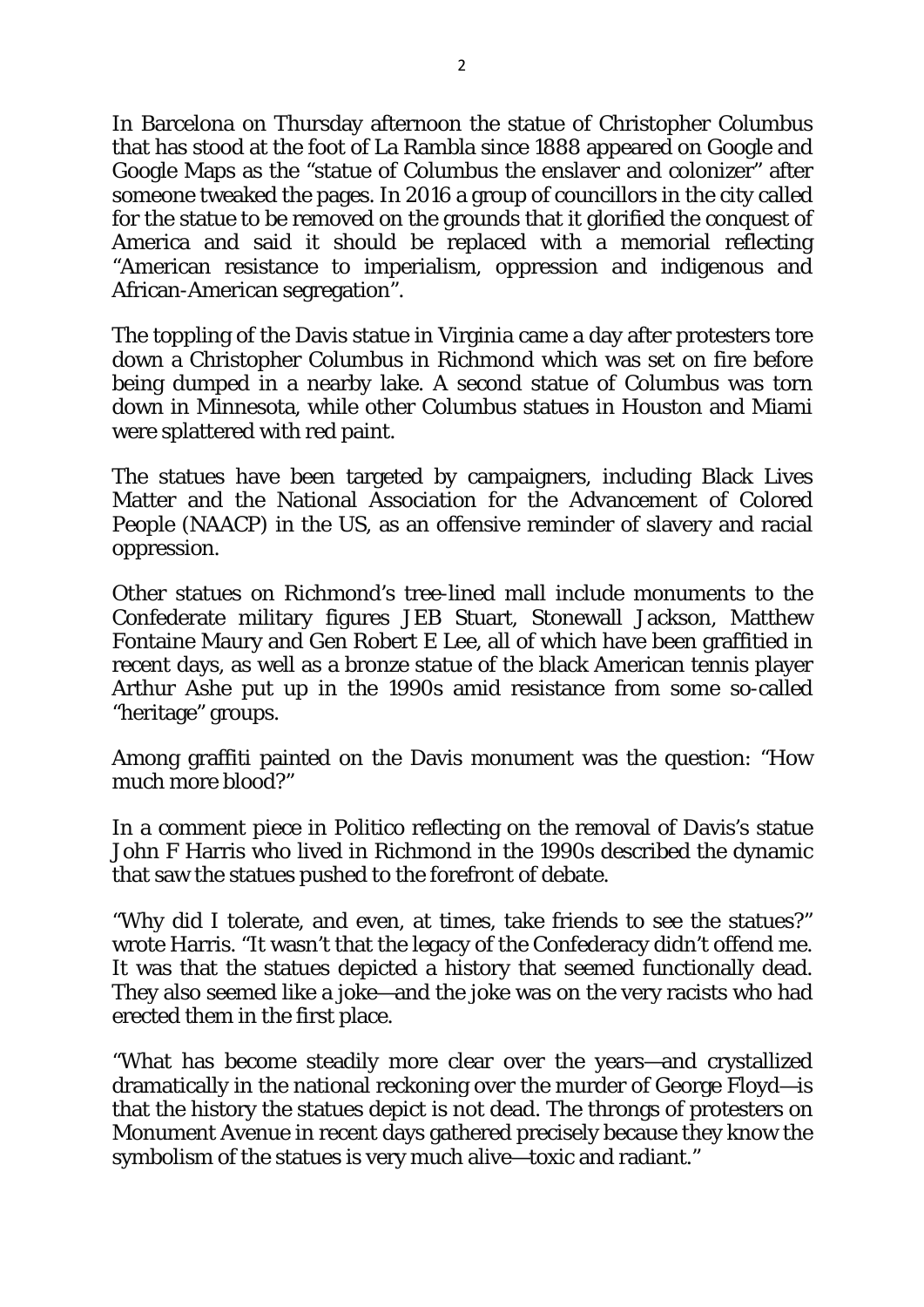Calls for the removal of Confederate statues and symbols had become a prominent area of contention even before the protests triggered by Floyd's death.

House Speaker Nancy Pelosi has urged Congress to take steps to remove from the US Capitol 11 statues representing Confederate leaders and soldiers from the civil war. "Their statues pay homage to hate, not heritage. They must be removed," Pelosi said in a letter to leaders of a congressional committee in charge of managing the statues in the Capitol.

After Floyd's killing US military leaders expressed a willingness to rename bases associated with Confederate figures – such as forts Bragg, Benning, AP Hill and Lee – a move, however, that was firmly rejected in a tweet by Donald Trump on Tuesday.

"My Administration will not even consider the renaming of these Magnificent and Fabled Military Installations," Trump tweeted. "Our history as the Greatest Nation in the World will not be tampered with. Respect our Military!"

Along with Lee and the distinctive rebel flag, Davis has long been one of the most prominent symbols of the pro-slavery Confederacy and the target for removal.

The statue was knocked down, and then removed by police, just a week after the mayor of Richmond, Levar Stoney, said he planned to push legislation to remove all four of the prominent Confederate monuments on Monument Avenue.

"Richmond is no longer the capital of the Confederacy – it is filled with diversity and love for all – and we need to demonstrate that," Stoney said in a statement at the time.

But amid the outrage over the death of Floyd in Minneapolis, which has triggered nationwide and international protests over systemic racism against black people, including against statues seen as symbols of racial oppression, protesters took matters into their own hands.

Like many other civil war-era monuments, the Richmond statue of Davis – regarded as a weak and divisive leader even within the Confederacy he led – was put up decades after the conclusion of the conflict, in 1907, amid a revisionist romanticisation of the "Lost Cause".

Virginia's governor, Ralph Northam, had already said he planned to order the removal of the Gen Robert E Lee statue from Monument Avenue a move now blocked by a court ruling.